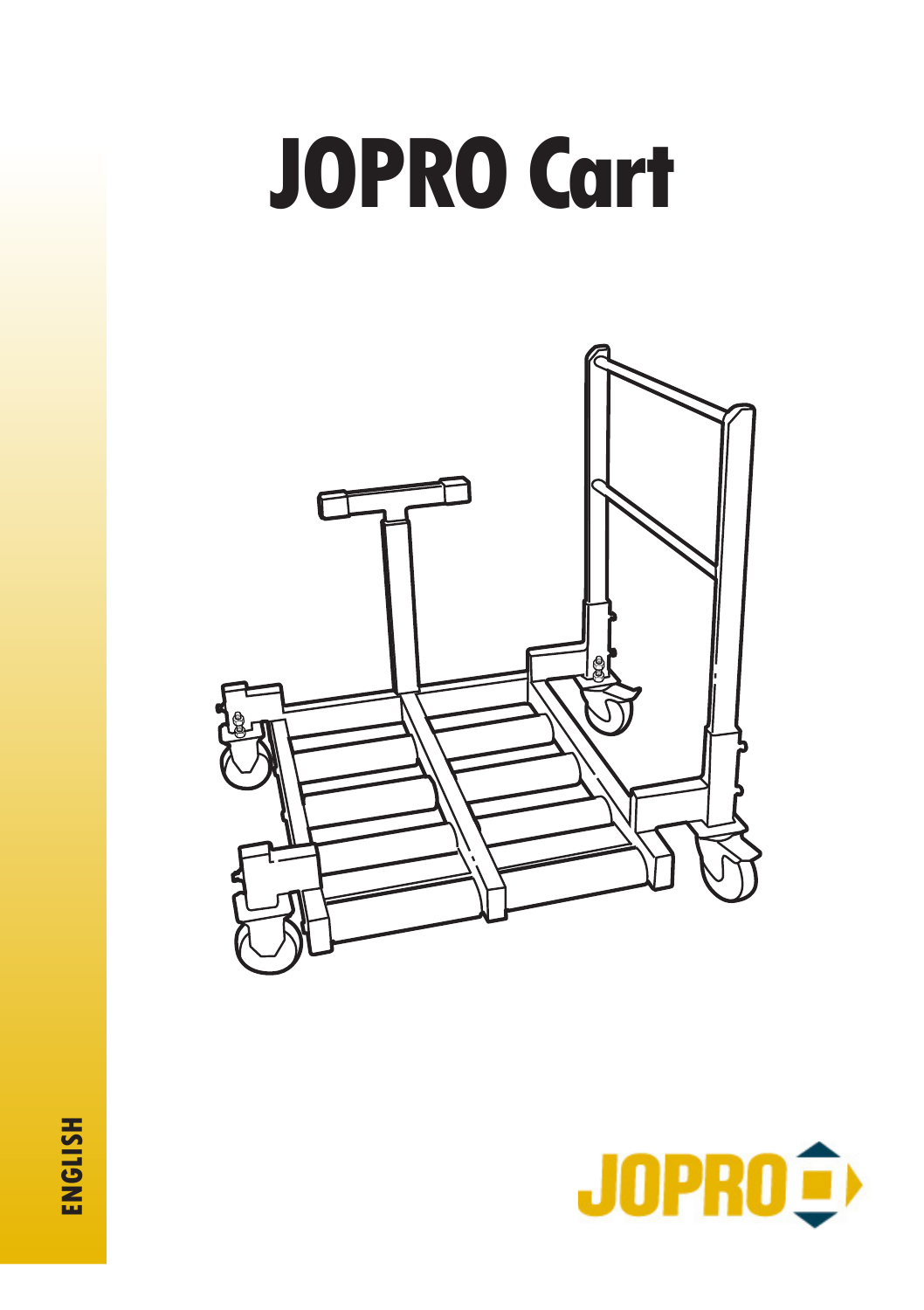#### **JOPRO Cart**

Manual battery handling system with two battery compartments.

For sideways battery change on forklift trucks.

Maximum battery weight: 400 kg per battery.

### Table of contents

*Please read the manual carefully before use and keep it in a safe place for future reference.* 

*The information in this manual was up to date when it was printed.*

*JOPRO reserves the right to make technical changes without prior notice.*

*© 2016 JOPRO AB*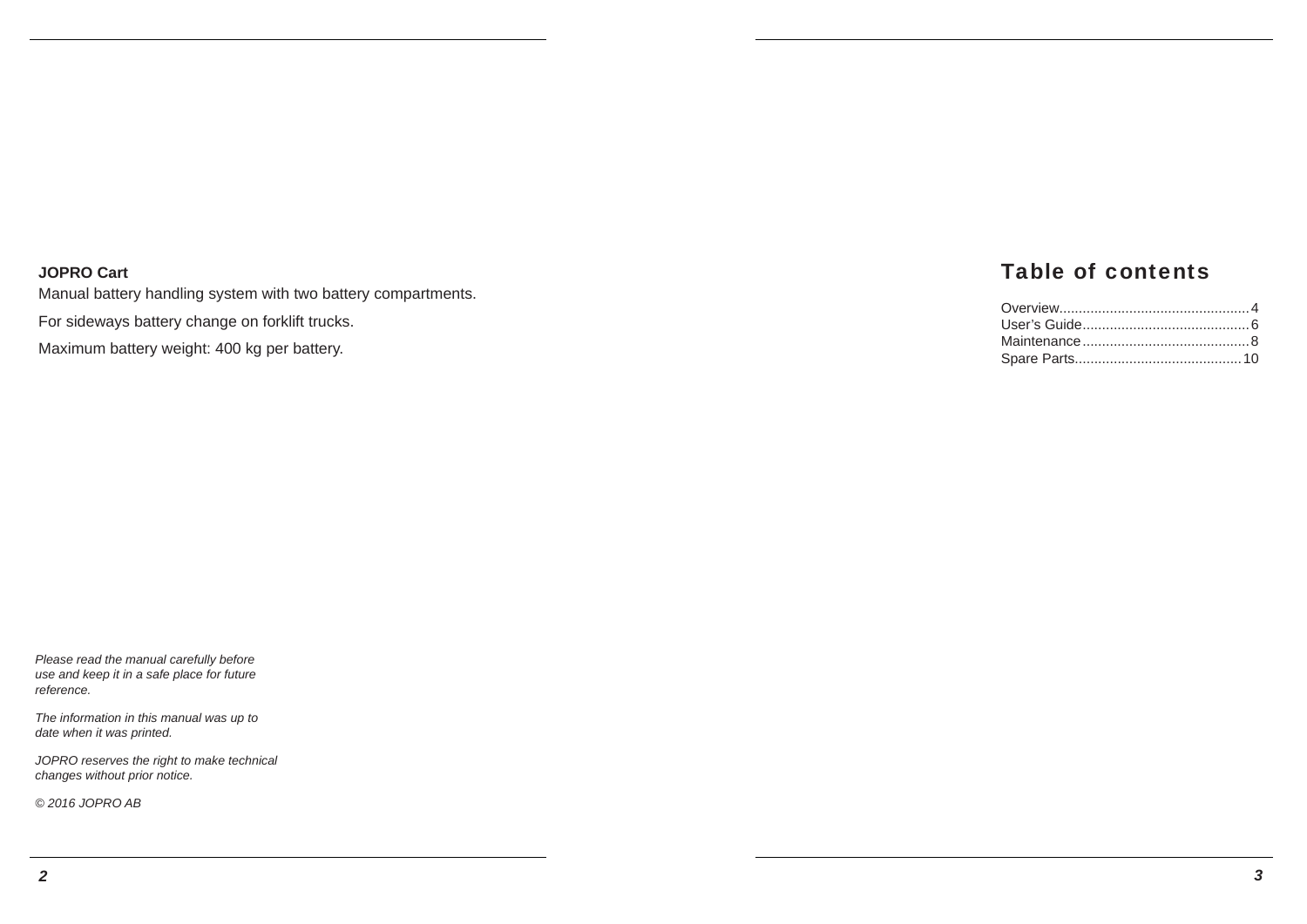## **Overview**

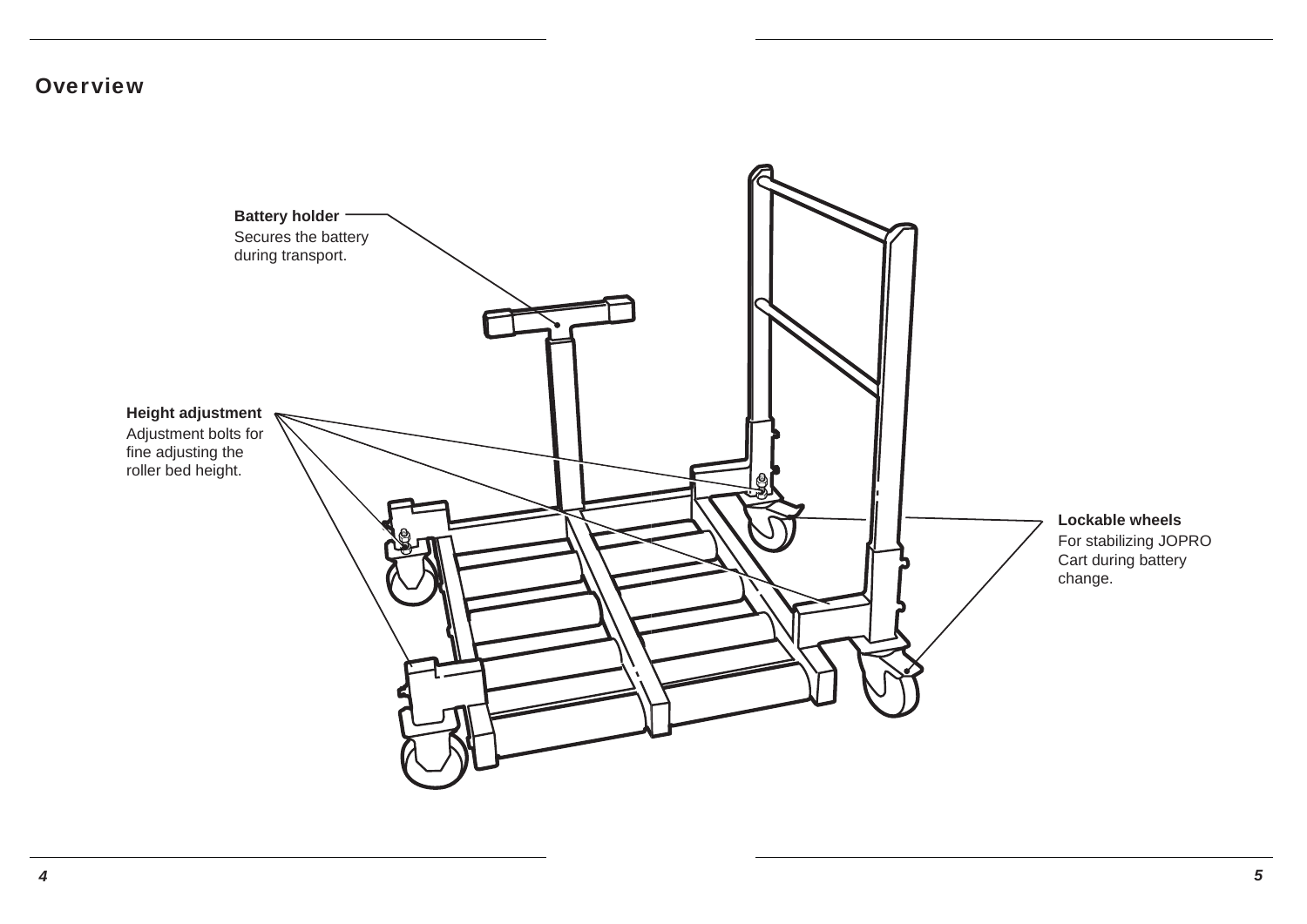



Always lock the battery holder over the battery tray before transport.





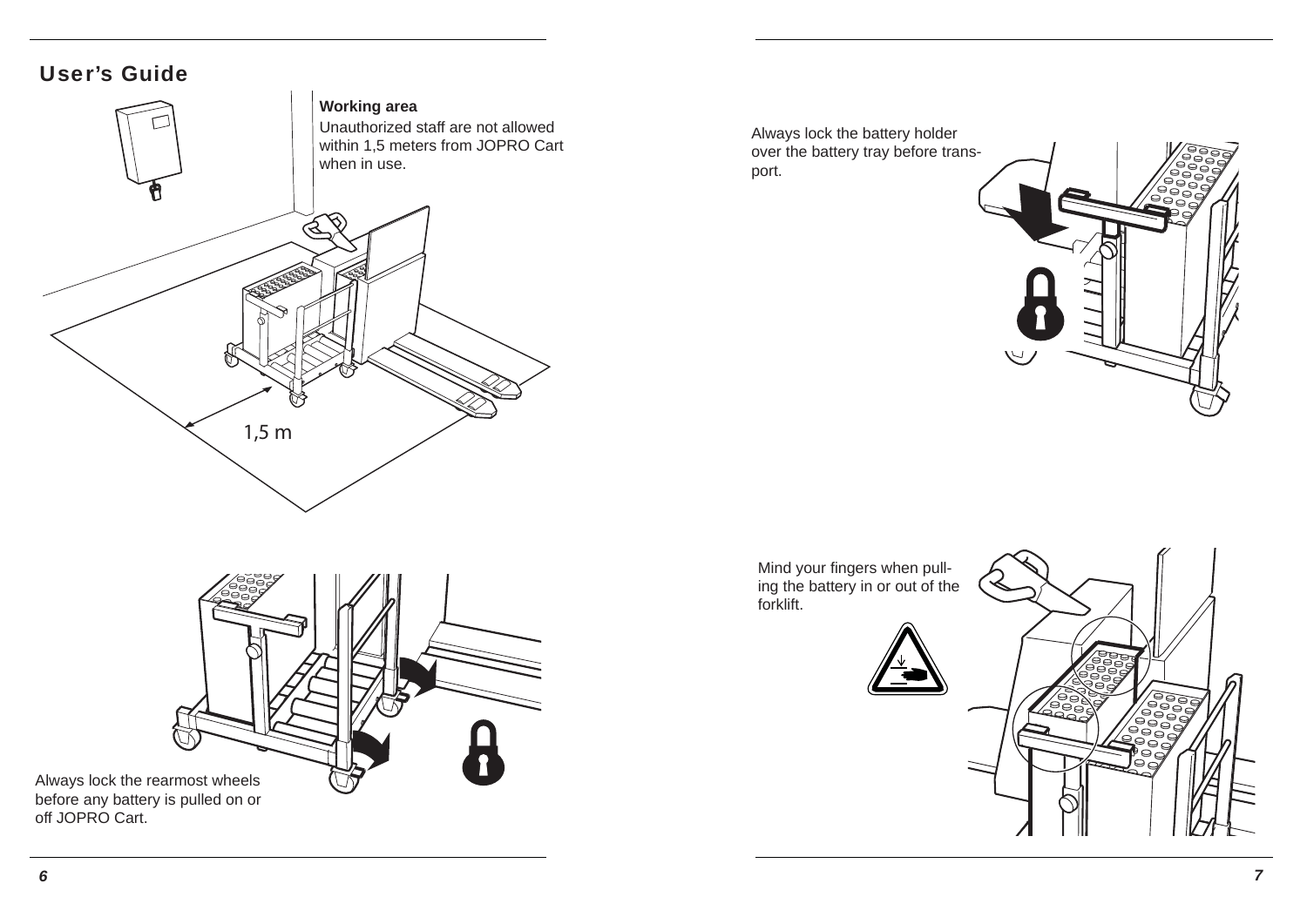## **Maintenance**

#### **Monthly**

JOPRO Cart should be supervised regarding:

- *deformations:* check that there are no visible cracks, distortions, corrosions or other deformations.

- *weldings:* check that all weldings are intact and have no visible cracks.

- *instructions:* check that the manual is always available.

#### **When required**

JOPRO Cart and the forklift's rollers must be on the same level.

Adjust the height of JOPRO Cart by means of the adjustment bolts

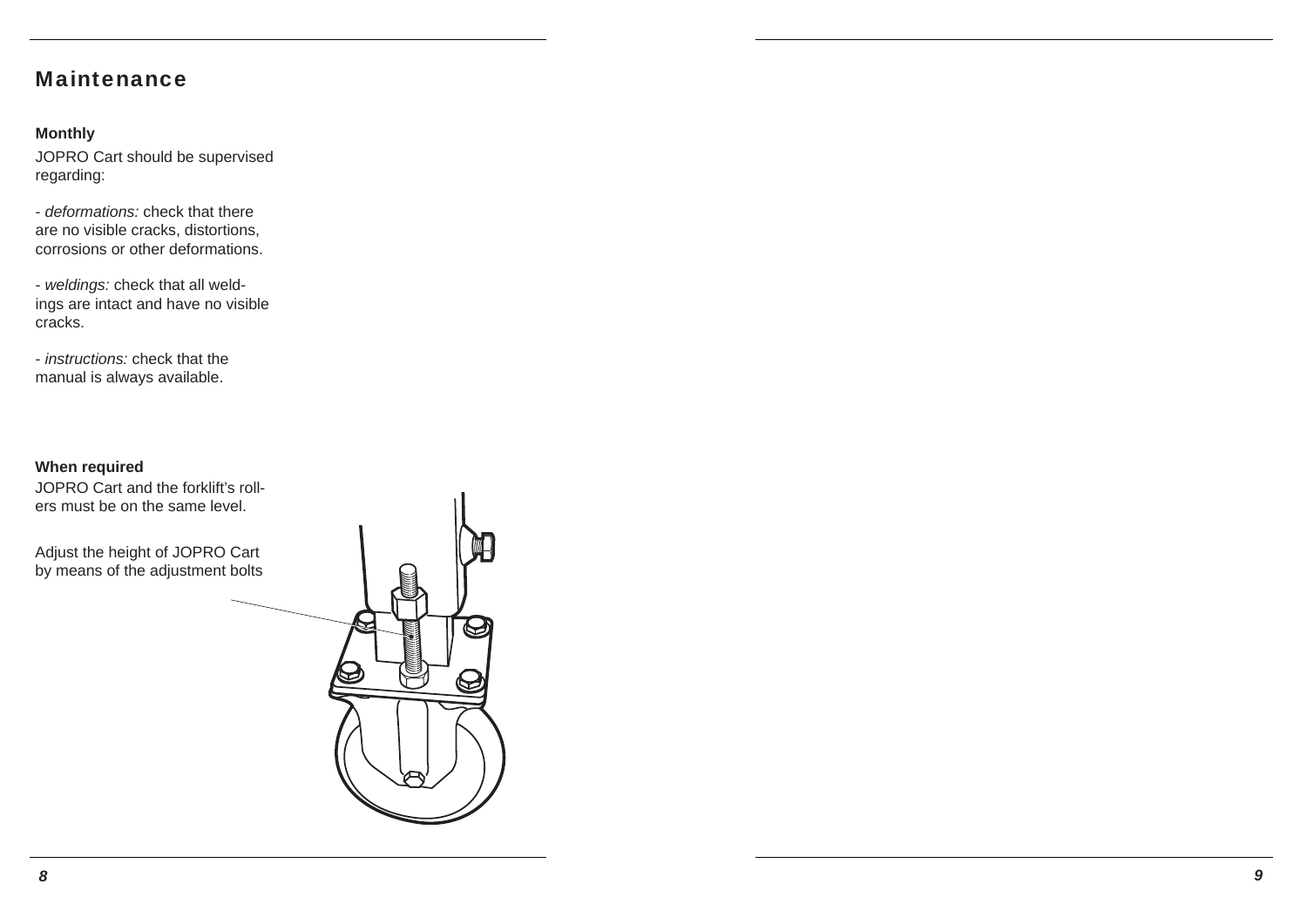## Spare Parts JOPRO Cart